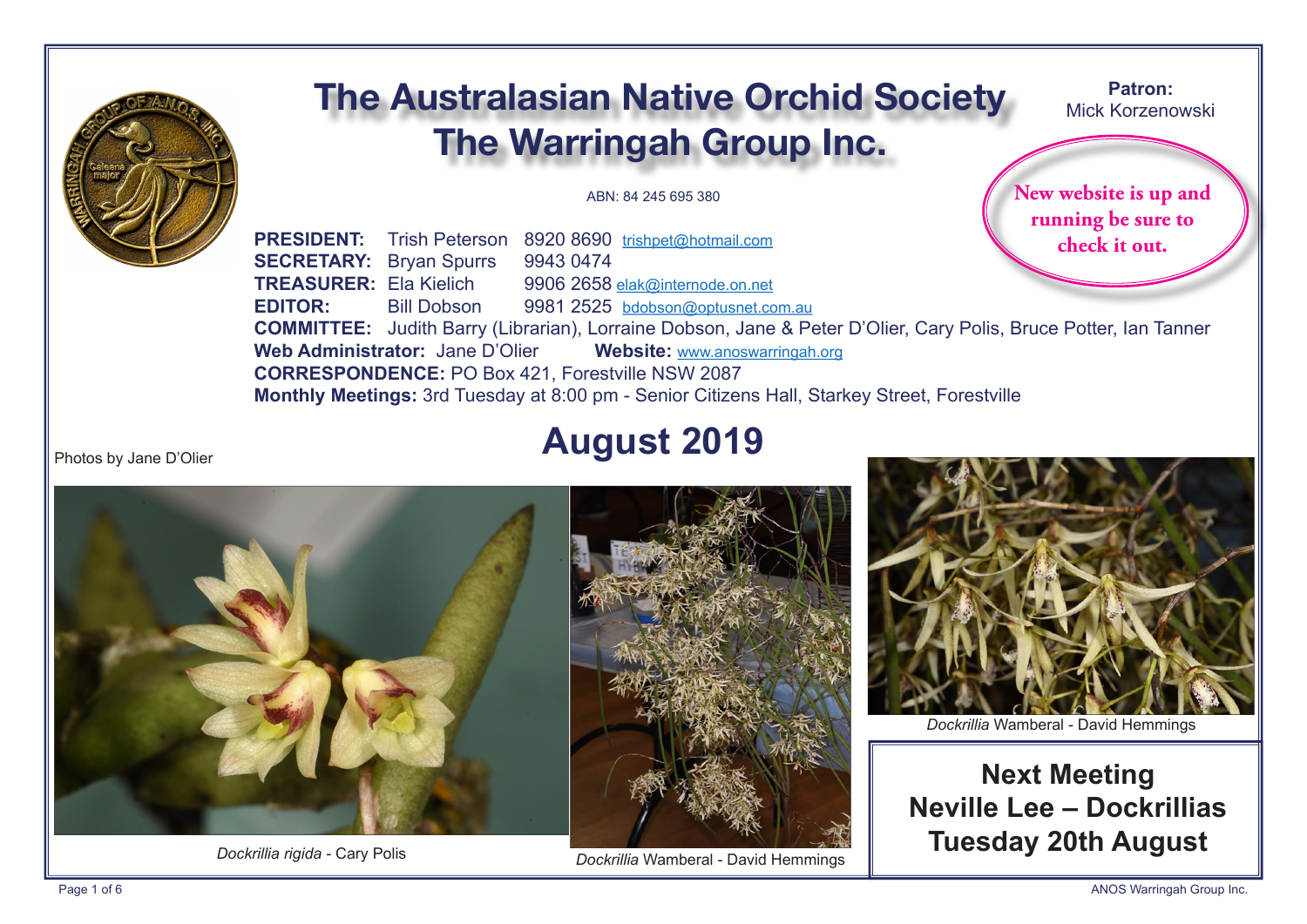**Minutes of Monthly Meeting** held at the Senior Citizens Hall, Starkey Street, Forestville on 16 July 2019

The meeting was opened by Bill Dobson at 8:10pm **Apologies**: Ted & Nancy Shaw, Eric Lielkajis, Irene & Ian Chalmers, Gary & Harleen Williams, Bill Westwood.

The monthly meeting was then suspended and the Annual General Meeting was conducted.

**Minutes of the Annual General Meeting 2018**

The AGM was opened by Bill Dobson at 8.20pm. The minutes of the last AGM as published in the bulletin were moved for acceptance by Bryan Spurrs, seconded by Judith Barry.

The Financial Report was tabled and was available for perusal.

The President's Report was given by Bill Dobson who will be standing down from the presidency as he has now completed his three-year term.

#### **President's Report:**

I am pleased to say that we have had a good year. The drought broke for us in the Warringah area indeed in some areas we had floods. I often tell people that we are in God's country on the Northern Beaches and while the rest of the country is in the grip of a long drought my tank has never gone below half full as the coastal showers seem to favour us.

Our meetings this year have been well attended and we have been able to attract some new members. My thanks to the members of our committee who have made my job easy, and special thanks to Trish Peterson as editor of our bulletin, and keeping us all informed of information. Jane D'Olier' has been working on our new website which will be up soon and should be a great information source. Thanks to James for his work and support of the society in the past.

The St Ives Orchid Fair went off again splendidly.

Who would have thought that this would still be going after 20 years? Thanks to all who pitched in and helped stage a great display, which was admired by all. To the members of ANOS Warringah Group who helped over the days of the show thanks this is our show and we are backing up next year to do it again. This 'Fair' is a tremendous effort that pools together the talent of the four local Societies to produce a Show that ALL the vendors and other Societies talk about in glowing terms. Once again it is important to remember that this fair supports this society for the year and takes a load off our minds about trying to raise funds in a time when all costs are going up.

Our Spring Show was an outstanding success. While it was a strange year in respect of growing and flowering our plants. We created 2 new species classes *Den gracilicaule* and *Den tetragonum* which were extremely supported. The quality and colour of the plants was great. Congratulations to all involved in the show. I have said it before and I will repeat it again it never fails to amaze me of the quality of

the members we have in our Society. Everyone goes about their job quietly and the work gets done without any fuss or bother and together you all perform like a well-oiled machine. Thanks to Mick who ran the sales table to perfection, with Cary and other members, although all were run of their feet. Special thanks to Ralph and Joy Lumby for their efforts in making and erecting some great banners which I'm sure helped bring in people to see our displays. Our thought go out to some of our long term members who are not well at the moment Ralph and Joy Lumby, Gary and Harleen Williams, Murray Corrigan, and Bill

Westwood, be assured you are in our thoughts.

It is a wish I have for members of other ANOS groups to come to our show and we reciprocate. This year ANOS Sydney Group have 2 shows outside ours and I hope that you will go and see what is on display and also that they will come to our show. The benching of plants at our monthly meetings is a pleasure to see. Please continue to bring ALL your plants in, as this is the way we can all see what the plant population consists of, and gives you the grower a better idea of what to aspire to.

Far too often politics intrude on our lives and pleasures when most of us simply enjoy growing and talking about our orchids. I'm sure I have forgotten to thank someone so lastly my thanks go to all of you, the members of this group, which it's a pleasure to belong to as everybody is friendly and helps others out which is only as it should be. Bill Dobson 2019

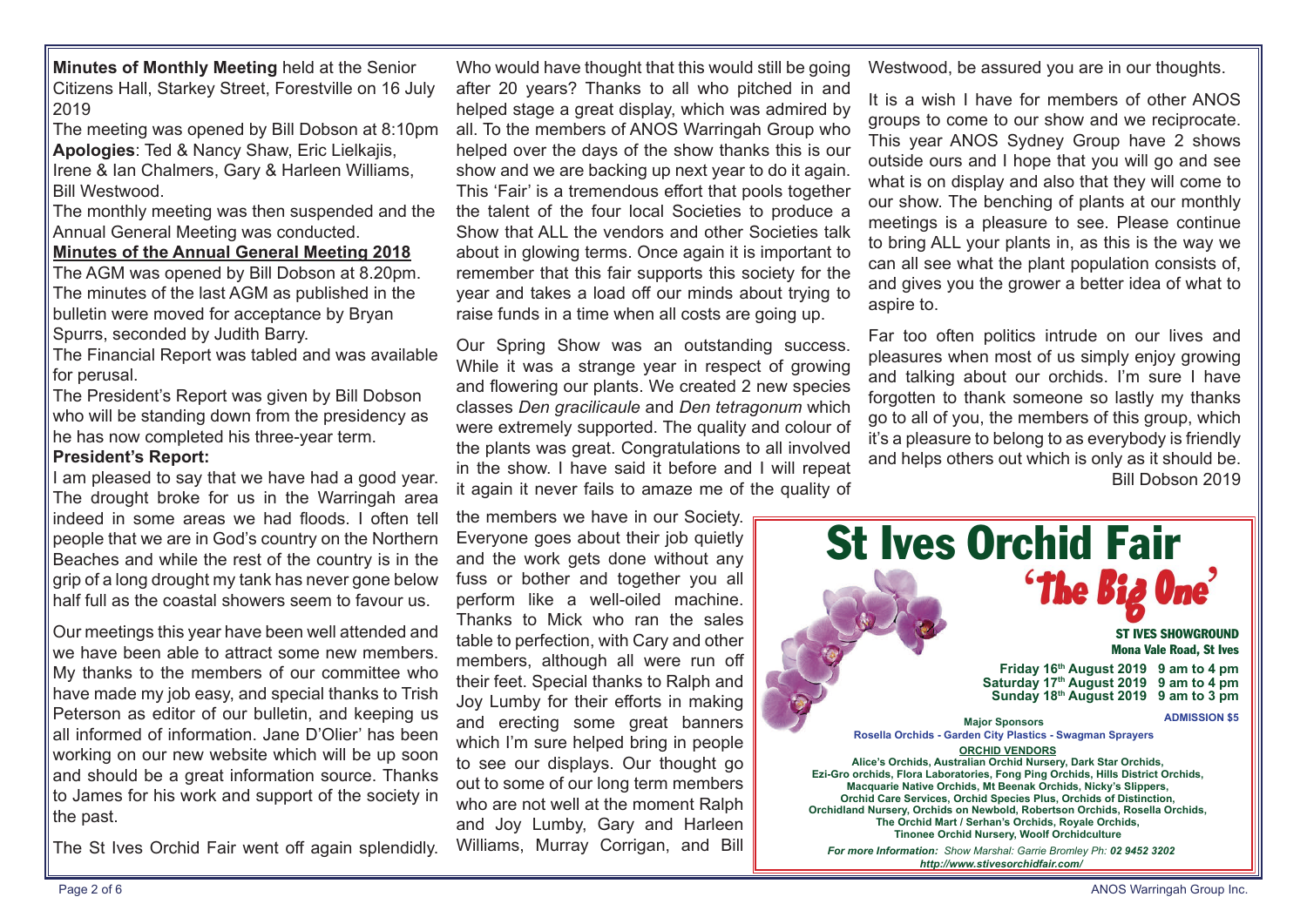# **Election 2018**

Mick Korzenowski acted as Returning Officer and declared all positions vacant.

The following Office Bearers were elected:

| <b>President:</b>         | <b>Trish Peterson</b> |  |  |  |
|---------------------------|-----------------------|--|--|--|
| Secretary:                | <b>Bryan Spurrs</b>   |  |  |  |
| Treasurer:                | Ela Kielich           |  |  |  |
| Editor:                   | <b>Bill Dobson</b>    |  |  |  |
| Librarian:                | <b>Judith Barry</b>   |  |  |  |
| <b>Committee Members:</b> |                       |  |  |  |

Cary Polis, Ian Tanner, Lorraine Dobson, Bruce Potter and Peter & Jane D'Olier

The AGM was closed by new President Trish Peterson at 8.30pm and the monthly meeting was then recommenced.**Minutes of last meeting:** The minutes of the last AGM, as published in the Bulletin, were accepted as a true record on the motion of Bryan Spurrs seconded by Judith Barry. **Business arising from last meeting:** Nil

## **Correspondence**: Nil

## **General Business:**

Subscriptions are now due

St Ives Roster circulated

Reminder to participate in popular vote New website by Jane D'Olier is nearly up and available to be seen shortly.

Canteen volunteers; Cameron and James Next Month's speaker will be Neville Lee on Dockrillias. Don't miss this.

Sick list at the moment Gary and Harleen Williams, and Joy Lumby. Members send their best wishes. **Coming Events:** 

**ANOS Sydney** monster **Native Orchid Auction MWOS Orchids by The Sea 2nd-4th August** 

**St Ives Orchid Fair** Note: members advised that plant tags for any natives sold must be accompanied with plant list. See Bill Dobson for more information.

#### **9th ANOS National Conference & Show** at

Brisbane  $21^{st}$  –  $26^{th}$  August

**ANOS Warringah annual Spring Show** Set-up Friday 6<sup>th</sup> and Show 7<sup>th</sup>-8<sup>th</sup> September

#### **In Your Bushhouse:**

Mick Korzenowski reminisced on history of our group and the annual spring show which has been held for 45 years. He also reminded members to use protective clothing when using insecticides and fungicides.

John McAuley gave the judges report:

## **Plant of the evening**:

*Dockrillia* Wamberal – David Hemmings

Other plants of Interest were

*Dockrillia calamiformis (baseyana) – David Stiles Dendrobium* Autumn 'Strawberry'- David Hemmings *Dendrobium cacatua* – Cary Polis

After the supper Cary Polis acted as Auctioneer and did a great job with plant sales totalling \$822 In closing the meeting Trish thanked everyone for their participation and wished all a safe journey home.

# **Meeting closed at 10:05pm**



**Dendrobium bigibbum var superbum - Cary Polis Cary Action Contract Cary Polis Cary Politics** David Hemmings



*Dendrobium cacatua* - Cary Polis



*Dendrobium tetragonum* (Red Legs x Black Witch)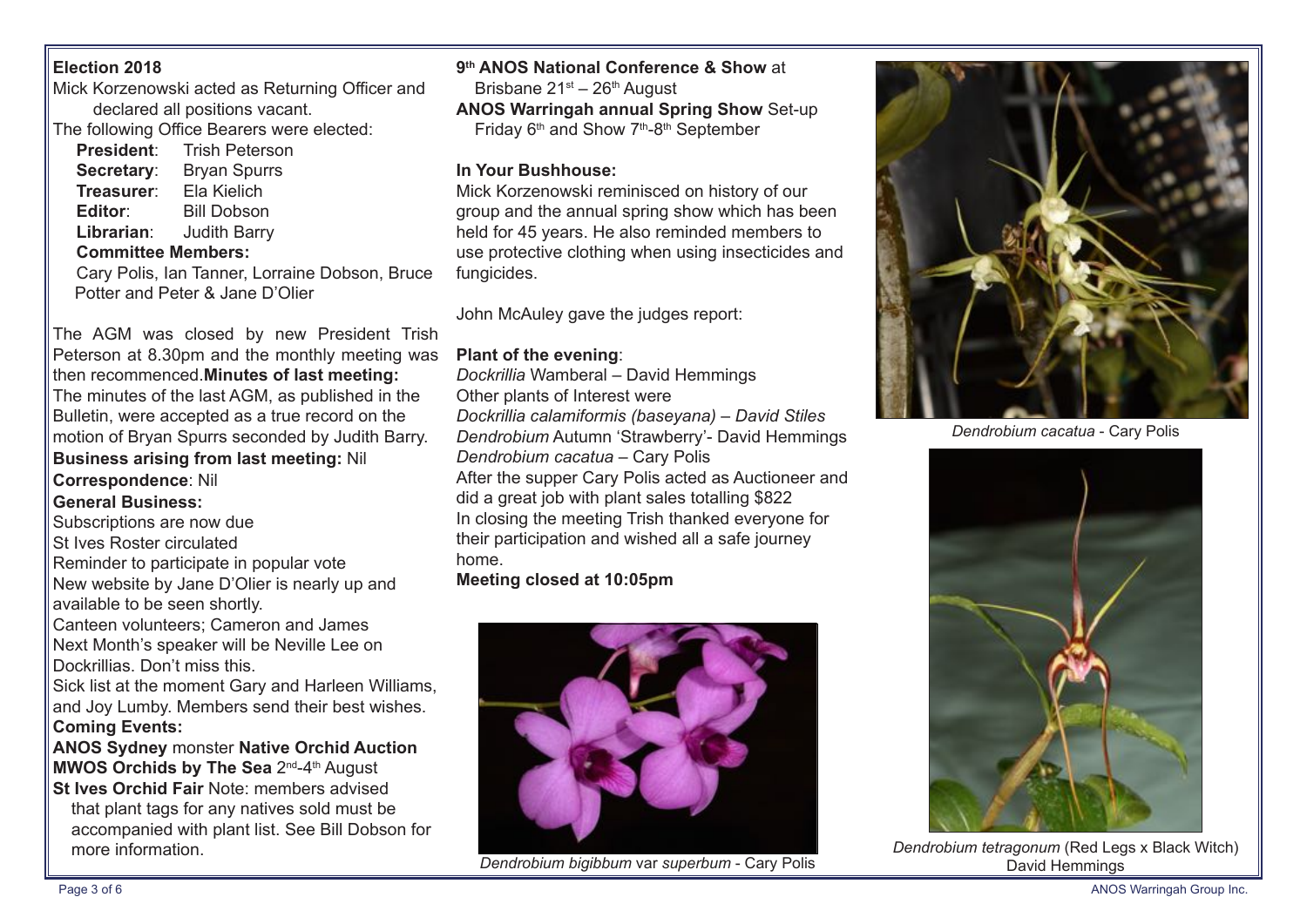# **ANOS Warringah Monthly Benching Results - July 2019**

| 1. Dockrillia species                                                   | 3rd Doc. Tweetas 'Neville'<br>David Hemmings                  |
|-------------------------------------------------------------------------|---------------------------------------------------------------|
| <b>Cary Polis</b><br>1 <sup>st</sup> Dockrillia rigida                  | 11. Novice & Junior                                           |
| 2 <sup>nd</sup> Dockrillia rigida<br><b>Cary Polis</b>                  | 1 <sup>st</sup> Den. Aussie Parade 'Carrot Splash' x          |
| 3 <sup>rd</sup> Dockrillia rigida<br><b>Cary Polis</b>                  | Hilda Poxon 'Rusty Bucket'<br><b>Bruce Potter</b>             |
| 2. Dendrobium species                                                   | David Morgan<br>2 <sup>nd</sup> Den. Stoney Point             |
| 1 <sup>st</sup> Dendrobium cacatua<br>Cary Polis                        | 3rd Den. Balnaring #2<br><b>Bruce Potter</b>                  |
| 2 <sup>nd</sup> Dendrobium tetragonum (Red Legs x Black Witch)          | 12. Pterostylis species                                       |
| David Hemmings                                                          | 1 <sup>st</sup> Pterostylis baptistii<br>David Hemmings       |
| 3 <sup>rd</sup> Dendrobium bigibbum var superbum<br><b>Cary Polis</b>   | 2 <sup>nd</sup> Pterostylis concinna<br><b>Judith Barry</b>   |
| 3. Sarcanthinae species                                                 | 3 <sup>rd</sup> Pterostylis concinna<br>Cameron Lanceley      |
| 1 <sup>st</sup> Sarcochilus falcatus<br><b>Bryan Spurrs</b>             | 13. Other terrestrials                                        |
| $2nd$ Nil                                                               | 1 <sup>st</sup> Acianthus fornicatus<br>David Hemmings        |
| 3rd Nil                                                                 | $2nd$ Nil                                                     |
| 4. Bulbophyllum species                                                 | 3rd Nil                                                       |
| 1 <sup>st</sup> Bulbophyllum macphersonii<br>Peter & Jane D'Olier       | 14. Terrestrial hybrids                                       |
| 2 <sup>nd</sup> Bulbophyllum schillerianum<br><b>Trish Peterson</b>     | $1st$ Nil                                                     |
| 3 <sup>rd</sup> Bulbophyllum shepherdii<br><b>Bryan Spurrs</b>          | $2nd$ Nil                                                     |
| 5. Miscellaneous species                                                | $3rd$ Nil                                                     |
| $1st$ Nil                                                               | 15. Best specimen                                             |
| $2nd$ Nil                                                               | 1 <sup>st</sup> Doc. Wamberal 'Denniston Fog' AM/AOC          |
| 3rd Nil                                                                 | David Hemmings                                                |
| 6. Dendrobium Hybrids                                                   | $2nd$ Nil                                                     |
| 1 <sup>st</sup> Den. Autumn 'Strawberry Sunset Shades x                 | 3rd Nil                                                       |
| Hilda Poxon 'Jaguar'<br>David Hemmings                                  | 16. Best First Flowering seedling                             |
| 2 <sup>nd</sup> Den. Red River 'Rustic' x                               | 1 <sup>st</sup> Den. Regal Gilliston x Regal Hilda 'Rockstar' |
| Jesmond Sparkler 'Greg Hall<br>David Hemmings                           | David Hemmings                                                |
| 3rd Den. Avril's Gold 'Pumkin Pie'<br><b>Trish Peterson</b>             | 2 <sup>nd</sup> Den. Regal Gilliston x Regal Hilda 'Rockstar' |
| 7. Sarcanthinae Hybrids                                                 | David Hemmings                                                |
| 1 <sup>st</sup> Sarco. Bessie x burgundy Bubbles<br><b>Bryan Spurrs</b> | 3rd Den. Jazz 'Windsor Downs' x                               |
| $2nd$ Nil                                                               | Aussie Parade 'Carrot Splash'<br>David Hemmings               |
| 3rd Nil                                                                 |                                                               |
| 8. Miscellaneous Hybrids                                                | Alturnative Slug Baits, Give them a Morning Coffee!           |
| $1st$ Nil                                                               | Robert Hollingsworth of the United States Department          |
| $2nd$ Nil                                                               | of Agriculture's Research Service in Hilo, Hawaii, and        |
| 3rd Nil                                                                 | his colleagues were testing caffeine sprays against the       |
| 9. Australasian species                                                 | coqui frog, an introduced species that infests potted         |
| 1 <sup>st</sup> Mediocalcar decoratum<br><b>Trish Peterson</b>          | plants.                                                       |
| 2 <sup>nd</sup> Mediocalcar decoratum<br><b>Bryan Spurrs</b>            | They also noticed that a 1 to 2 percent caffeine solution     |
| 3rd Nil                                                                 | killed nearly all the slugs and snails within two days.       |
| 10. Australasian Hybrids                                                | Concentrations as low as 0.01 percent put the pests off       |
| 1 <sup>st</sup> Doc. baseyana x Grumpy George<br>David E. Styles        | their dinner. A cup of instant coffee contains about 0.05     |
| 2 <sup>nd</sup> Doc. Sabateur x Will<br>David Hemmings                  | percent caffeine, and brewed coffee has more.                 |

| 3rd Doc. Tweetas 'Neville'<br>11. Novice & Junior             | David Hemmings      | i nis<br>cool |  |  |
|---------------------------------------------------------------|---------------------|---------------|--|--|
| 1 <sup>st</sup> Den. Aussie Parade 'Carrot Splash' x          |                     | drip          |  |  |
| Hilda Poxon 'Rusty Bucket'                                    | <b>Bruce Potter</b> | $an \epsilon$ |  |  |
| 2 <sup>nd</sup> Den. Stoney Point                             | David Morgan        | insta         |  |  |
| 3 <sup>rd</sup> Den. Balnaring #2                             | <b>Bruce Potter</b> | brev          |  |  |
| 12. Pterostylis species                                       |                     | whic          |  |  |
| 1 <sup>st</sup> Pterostylis baptistii                         | David Hemmings      | repe          |  |  |
| 2 <sup>nd</sup> Pterostylis concinna                          | <b>Judith Barry</b> |               |  |  |
| 3 <sup>rd</sup> Pterostylis concinna                          | Cameron Lanceley    | Coff          |  |  |
| 13. Other terrestrials                                        |                     | rem           |  |  |
| 1 <sup>st</sup> Acianthus fornicatus                          | David Hemmings      | slug          |  |  |
| $2nd$ Nil                                                     |                     | mor           |  |  |
| 3rd Nil                                                       |                     | afte          |  |  |
| 14. Terrestrial hybrids                                       |                     |               |  |  |
| $1st$ Nil                                                     |                     | Pers          |  |  |
| $2nd$ Nil                                                     |                     | a s           |  |  |
| 3rd Nil                                                       |                     | coff          |  |  |
| 15. Best specimen                                             |                     | with          |  |  |
| 1 <sup>st</sup> Doc. Wamberal 'Denniston Fog' AM/AOC          |                     |               |  |  |
|                                                               | David Hemmings      | try to        |  |  |
| $2nd$ Nil                                                     |                     | hav           |  |  |
| 3rd Nil                                                       |                     | How           |  |  |
| 16. Best First Flowering seedling                             |                     | Wel           |  |  |
| 1 <sup>st</sup> Den. Regal Gilliston x Regal Hilda 'Rockstar' |                     | stim          |  |  |
|                                                               | David Hemmings      | amiı          |  |  |
| 2 <sup>nd</sup> Den. Regal Gilliston x Regal Hilda 'Rockstar' |                     | Just          |  |  |
|                                                               | David Hemmings      | was           |  |  |
| 3rd Den. Jazz 'Windsor Downs' x                               |                     | of o          |  |  |
| Aussie Parade 'Carrot Splash'                                 | David Hemmings      | para          |  |  |
|                                                               |                     | <b>Bott</b>   |  |  |
| Alturnative Slug Baits, Give them a Morning Coffee!           |                     |               |  |  |
| Robert Hollingsworth of the United States Department          |                     | thar<br>met   |  |  |
| of Agriculture's Research Service in Hilo, Hawaii, and        |                     | $\sim$ -f-    |  |  |

sounds like scientists chatting around the water ler, so let's look at a more real-life example: A cup of brewed coffee has about **115 milligrams** of caffeine, espresso (and percolated coffee) about 80mg, while ant coffee has about 65mg of caffeine. Thus, drip wed coffee is about twice as strong as the instant stuff, ch means you want to use drip brewed coffee for **repelling slugs and snails**.

fee grounds are already recommended as a home edy for keeping slugs and snails at bay. Grounds repel 1s, Hollingsworth found, but a caffeine solution is much re effective, he says: "Slugs turn back immediately r contacting the [caffeinated soil]."

sonally, I've had good results (if you want to call making slug uncomfortable "good results") with sprinkling ee grounds around plants as well as spraying slugs brewed coffee, you know, the stuff that doesn't get sumed in the morning and tastes really bad when you to microwave it in the afternoon? Many other gardeners e told me they've had similar luck.

w does caffeine repel slugs and snail?

I, caffeine is an alkaloid compound that acts as a nulant in humans. Alkaloids are usually derivatives of no acids and most alkaloids have a very bitter taste. think about your first taste of coffee. Pretty bitter, m't it? Caffeine is found in the beans, leaves, and fruit ver 60 plants, where it acts as a **natural pesticide** that alyzes and kills certain insects feeding on the plants.

tom line: caffeine is more effective against slugs n metaldehyde products. The United tates bans aldehyde residues in food, but classifies caffeine as safe. It may even qualify as organic, adds Hollingsworth. "I would expect cafeine applications to kill small snails and slugs, and repel the larger ones," says Hollingsworth. He envisions it being used in greenhouses and on fruit and vegetable crops.

#### for more information

http://www.plantea.com/slug-baits-cofee.htm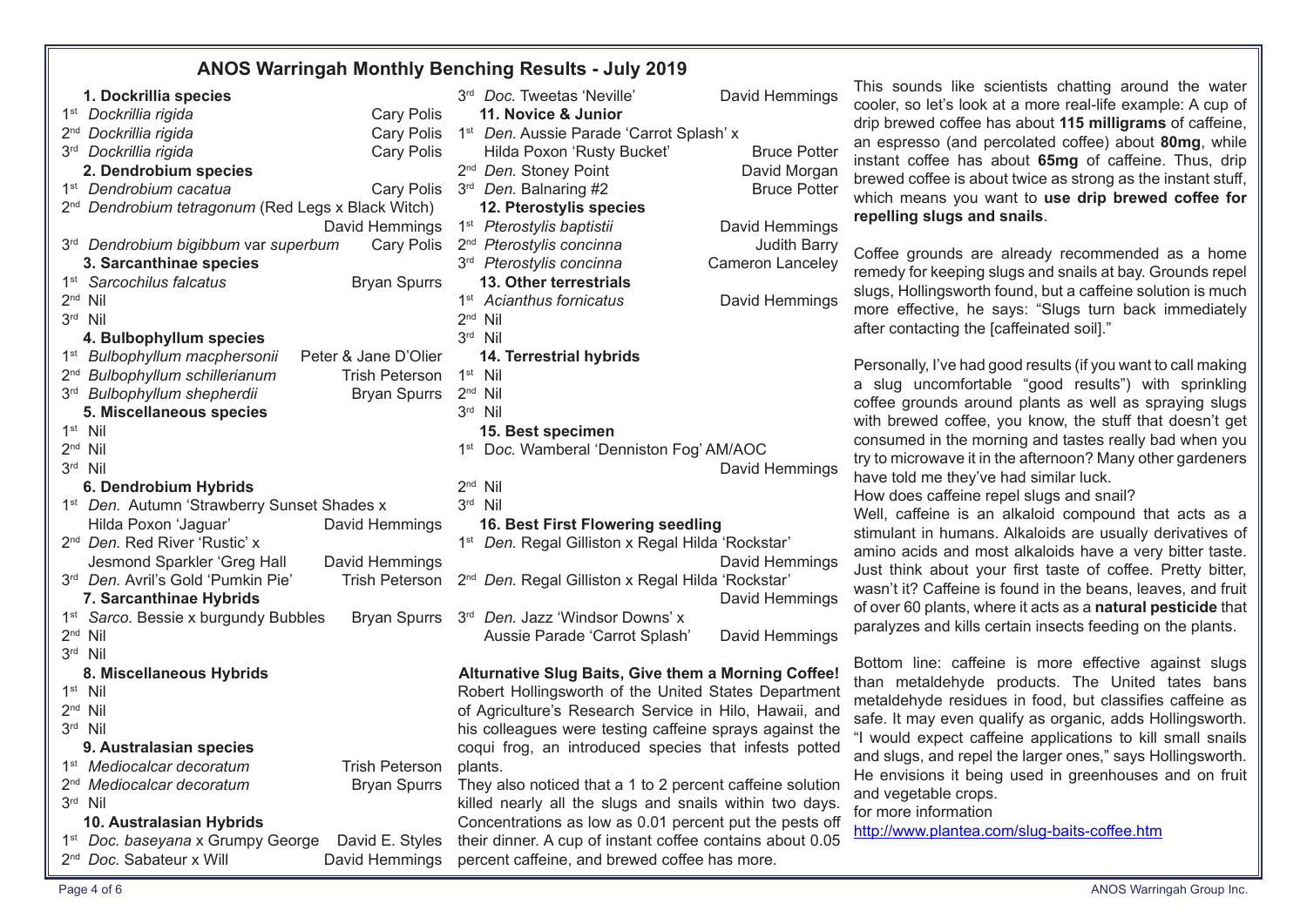#### **To the President and members of the ANOS Warringah Group**

Our spring show started in 1974 at Mona Vale Memorial Hall and has been going for 45 years.

The first ten years it was run on behalf of ANOS Warringah with Sydney Group. The show has been very successful. In the glory days we had 2000 paying guests attending our show. These days 450 is a good weekend. I have been associated with the show since joining the group, that's 43 years. The last 25 years as assistant show marshal looking after the sales table and the sales money. Cary polis has been my right hand man in recent years and has made my work easier.

I now feel it is time to move on. I would like someone to join Cary and myself over our coming show weekend to get the feel of the setup of the plant sales and collection of the money with a view to take over with Cary.

This is defnitely my last show as assistant show marshal. The show sales are most important as without them it would be a burden on the fnances of the group. This is not an elected position, it is a show committee position. You work as a team with the show marshal Bill Dobson. It requires your help one long weekend a year. We need 2 people on the till most times especially when busy. You need to be at the show Friday evening, Saturday and Sunday.

Believe me I have enjoyed the show for all those years. Now time to move on. I finish up Sunday afternoon after the show is finished.

Please give it a go you will enjoy it. Regards **Mick Korzenowski.** 

# **My extra-large** *Dockrillia fairfaxii*

I took the advice of George and Eric I soaked it for 24 hours in a plastic garbage bin. The only chemical I added was a wetting agent. Looks like it worked and no pesticides.

These days, with all the bad news about chemicals, (roundup etc.) we have to look at alternatives if possible. We have to show leadership to our younger members and our families. We have to take extra precautions and be more responsible with our own health.

Your best weapon against pests is your own eyes and some elbow grease. Take note what is going on in your collection and take action. If it is a Dendrobium beetle then remove it. If it is scale then hose them off.

In coming meetings I will ask members if they have any chemical free methods they may share with us. There are times when you may have to use pesticides and or chemicals. Please take all the precautions you can. Cover up, use a good face mask and gloves, and be aware that you do not afect your neighbours.

Regards **Mick Korzenowski.**







*Dockrillia baseyana* x Grumpy George David E. Styles



*Acianthus fornicatus* David Hemmings



*Den.* Jazz 'Windsor Downs' x Aussie Parade 'Carrot Splash' David Hemmings